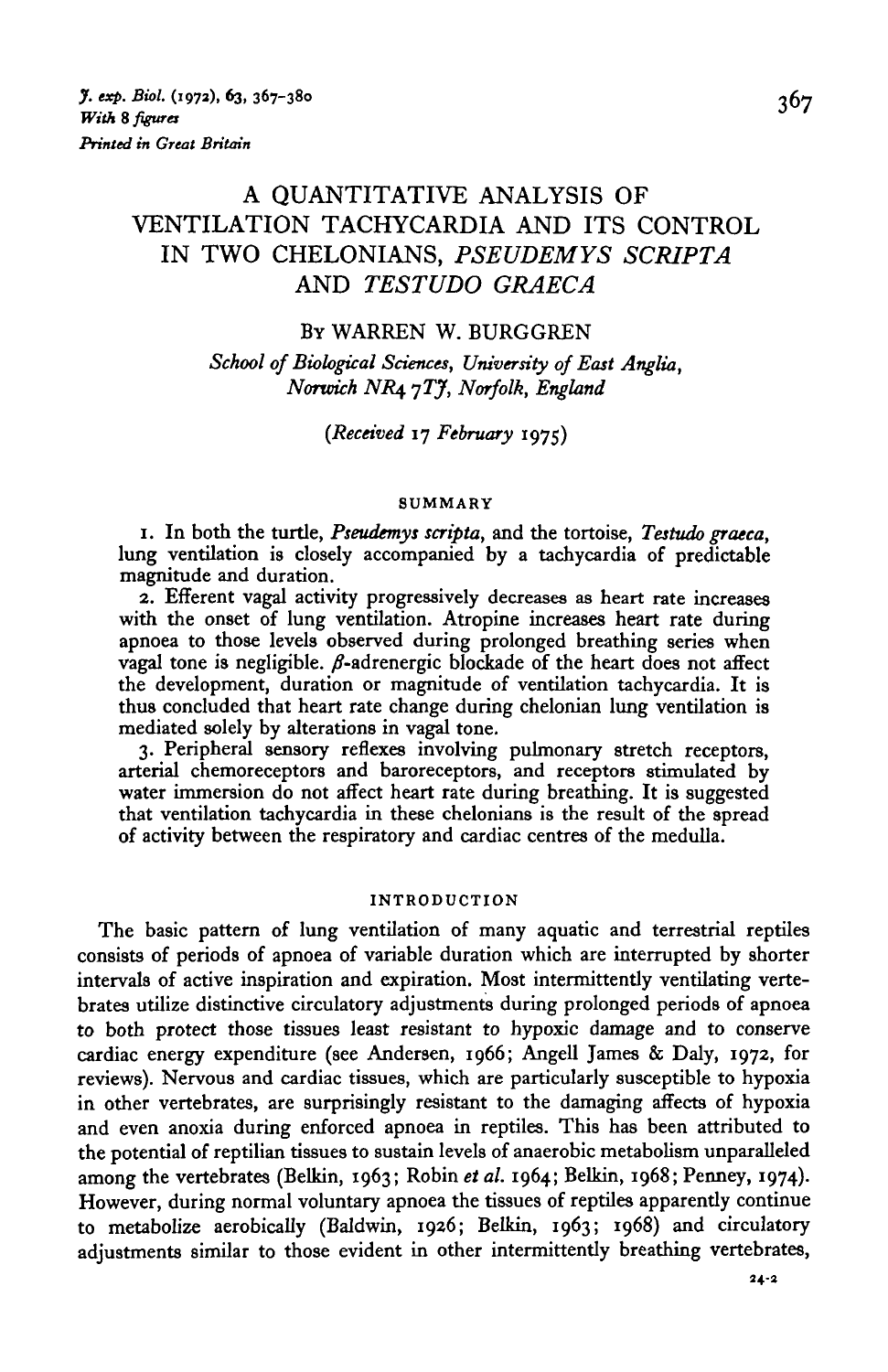including decreased systemic blood flow due to peripheral vasoconstriction, marked reduction of pulmonary blood flow, and a profound bradycardia, often develop in reptiles as apnoea progresses (Andersen, 1961; Belkin, 1964; Millen *et al.* 1964; White & Ross, 1966; Millard & Johansen, 1974). The present paper describes changes in heart rate which occur during intermittent lung ventilation and voluntary apnoea in two chelonian reptiles; the turtle *Pseudemys scripta,* and the tortoise *Testudo graeca.* Although a number of observations suggest that in reptiles this chronotropic cardiac reflex is neurally mediated (Belkin, 1964; White, 1969; Gaunt & Gans, 1970; White, 1970), few detailed studies of heart rate regulation have been carried out on conscious, intact reptiles. This investigation was, therefore, undertaken to determine what neural mechanisms and physiological factors control and influence heart rate during lung ventilation and non-enforced apnoea in chelonians.

#### **MATERIALS AND METHODS**

Experiments were performed on 24 individuals of *Pseudemys scripta* and 12 of *Testudo graeca* weighing between 0\*95 and i\*8o kg. Apparently healthy animals obtained from commercial suppliers were used for this study. All experiments were performed at 16-18 °C.

To record an electrocardiogram, three  $I \cdot \xi$  cm square brass plate electrodes coated with electrode gel were fastened with elastic bands along the midventral line of the plastron over the heart at points approximately 1 cm apart. The most posterior plate served to ground the animal. The electrodes were connected to an a.c. amplifier whose output was displayed on a Sanborn 966 six-channel pen recorder writing on rectangular co-ordinates. The QRS complex of the e.c.g. wave form triggered a Devices 2751 Instantaneous Ratemeter which was modified to compute rate over a signal frequency range of 4-50 cycles/min.

To monitor ventilation frequency, a large rubber sleeve tapering at one end to a small orifice fitted with a pneumotach screen was pulled over the anterior third of the animal's carapace. The head and forelimbs thus became enclosed within an airtight chamber whose only opening to the atmosphere was via the pneumotach lumen. Although forelimb movement was somewhat restrained the animal was free to extend its head for some distance out of the shell. Ventilation of the lungs caused displacement of gas within the chamber. The resultant momentary pressure differential between the two sides of the pneumotach membrane was monitored by a Sanborn 270 B3 air transducer and displayed on the recorder. Because the bases of the front legs expanded outwards at inspiration and as they were included within the pneumotach chamber, the apparatus did not give an accurate measure of ventilation volume but was adequate to indicate breathing frequency. The gas content of the inspired atmosphere was controlled by passing a steady flow of the appropriate gas into a cannula which was fastened into the pneumotach chamber. The gas escaped through the pneumotach, producing a stable shift of the baseline in the respiratory recordings which was larger than the normal inspiratory excursion but which could be eliminated electrically. A flow of approximately 11/min was sufficient to maintain the desired experimental atmosphere even during prolonged and rapid lung ventilation. Each turtle or tortoise, fitted with e.c.g. electrodes and pneumotach chamber, was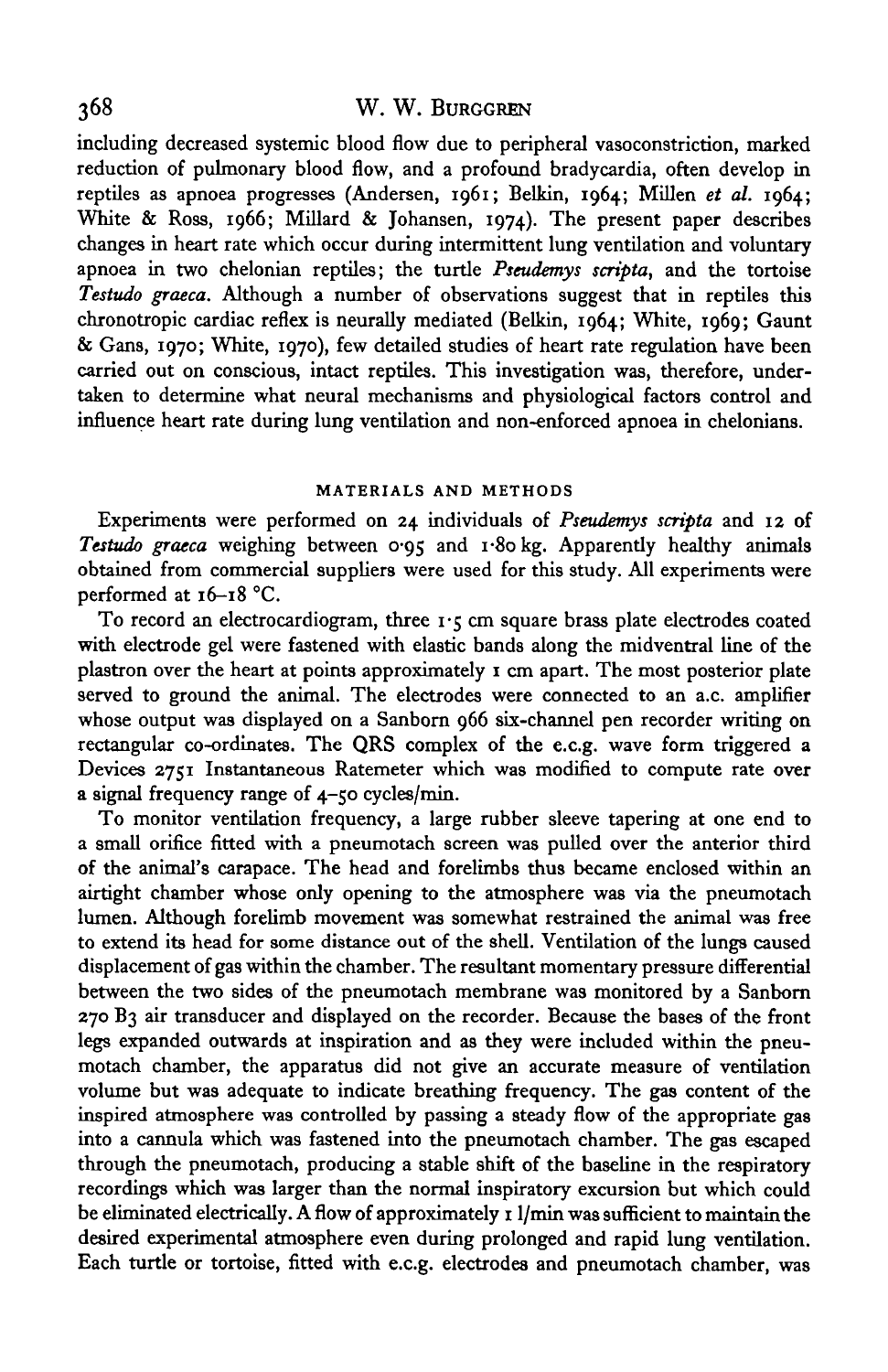*Ventilation tachycardia in* P. scripta *and* T. graeca 369

Suspended in a horizontal plane from an overhead bar by elastic bands passing around its carapace. This denied the animal a substrate for locomotion, yet did not enforce an unnatural limb or body posture. Animals rarely struggled when suspended in this fashion and usually remained quiet for several hours while the experiment proceeded. The parameters measured (respiratory frequency, apnoea duration, and heart rate) using this apparatus showed no significant difference from those recorded in completely unrestrained animals using other techniques (Burggren, in preparation).

Lung cannulation was performed on animals after anaesthesia was induced by 15 min of exposure to Halothane vapour in a dessicator (after Gans & Hughes, 1967). A hole of 1 cm diameter was drilled in the carapace over the anterior lobe of either the right or left lung. The lung epithelium was drawn to the surface of the hole with forceps and perforated with a needle. The tip of a polyethylene cannula (pp9o) was passed through the perforation into the lumen of the anterior lobe and the cannula was sewn into place in the lung wall. The hole in the carapace, with the cannula passing out through it, was then sealed with rapidly-setting cement. Chronically-implanted cannulae usually remained open for several days and dissection of animals killed after experimentation revealed little or no pulmonary damage in the area of cannulation.

Cannulation of the femoral vein for the injection of drugs into the vascular system was also performed under Halothane anaesthesia. An incision was made on the dorsal surface of a hind limb, the femoral vein exposed and occlusively cannulated in a downstream direction. The cannula (pp90), which was filled with heparinized saline, was led out of the incision and the wound closed with interrupted sutures. Experiments were performed 24-36 h after surgery. Drugs injected were L-adrenaline bitartrate, DL-propranolol hydrochloride, and atropine sulphate.

Electrophysiological recordings were made from the exposed vagus nerves in the neck of unanaesthetized *Pseudemys scripta.* Turtles which had been refrigerated at 1 °C for 12-15 h to induce cold torpor were restrained ventral side up. The head was extended and held with neck outstretched by a non-constrictive yoke that was placed around the base of the skull. The single finger of a rubber glove fitted with the pneumotach to monitor lung ventilation was placed over the head of the turtle. The right or left vagus nerve was exposed at the base of the neck and carefully separated from the adhering carotid artery and sympathetic trunk. The turtles were then allowed to warm to room temperature  $(16-18 \degree C)$  and regain consciousness. There was no significant difference in the intervals between breathing series and the number of breaths in a breathing series in intact animals and those prepared for neurophysiological recording from a vagus nerve. Small fibres were carefully separated from the intact vagus nerve or from its distal or medial end after severing and were laid over two silver hook electrodes. To prevent their desiccation, the exposed vagus trunk and the nerve fibres on the electrodes were covered with liquid paraffin. Action potentials were amplified with an a.c. amplifier whose continuous output was stored on magnetic tape for later analysis and photography.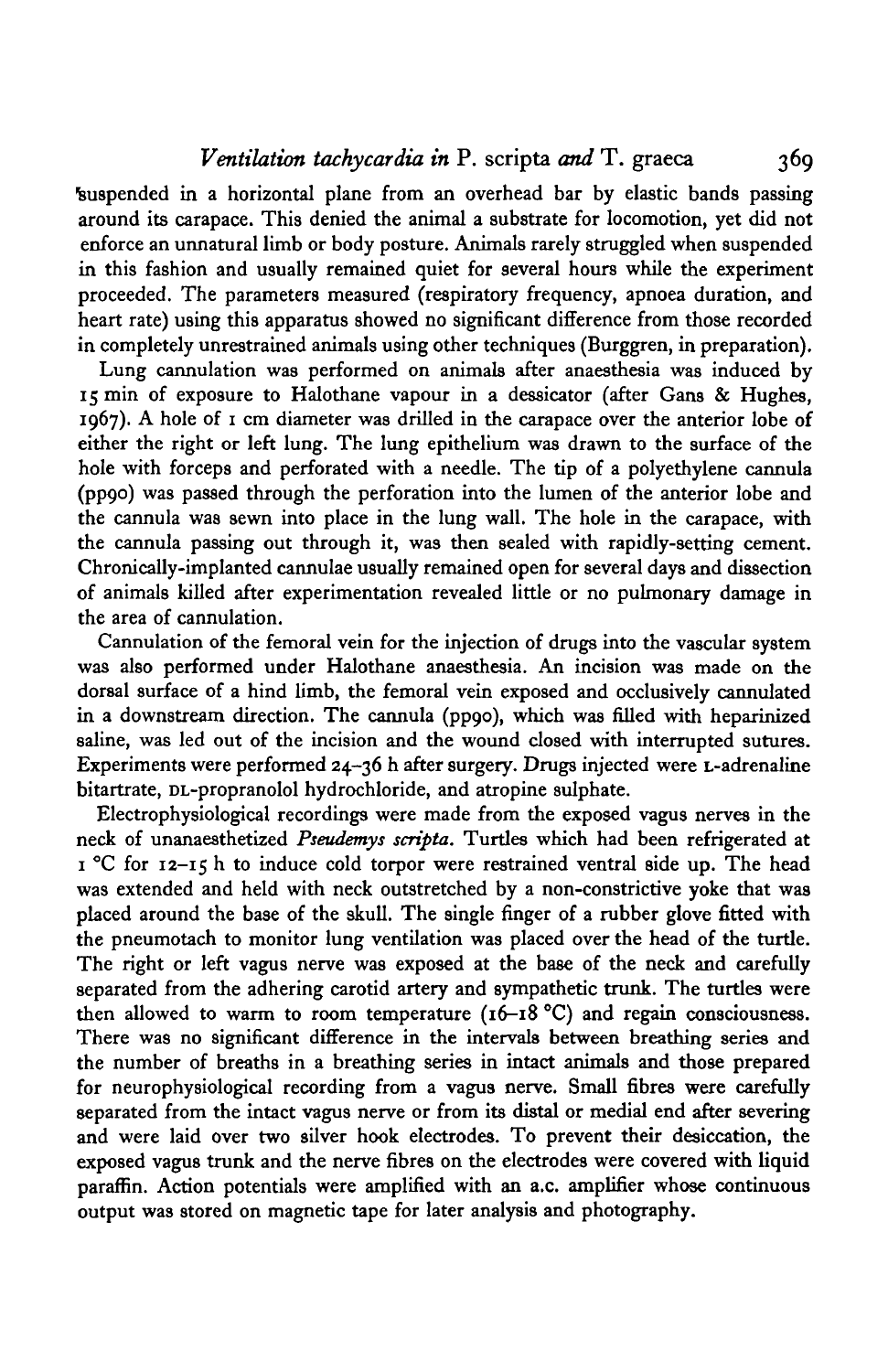### Table i. *Apnoea duration and heart rate during apnoea and lung ventilation in* Pseudemys scripta *and* Testudo graeca



**(Data presented are mean values± standard deviation.)**

**Fig. 1. Representative patterns of lung ventilation (vertical deflections in upper trace) and accompanying heart rate changes in** *Pseudemys scripta* **(A) and** *Testudo graeca* **(B).**

#### **RESULTS**

### *Breathing patterns*

The breathing pattern in *Pseudemys* was characterized by relatively long periods of apnoea between breathing series which were made up of a number of breathing cycles (Table 1, Fig. iA). The periods of apnoea in *Testudo,* on the other hand, were much shorter and were punctuated in most instances by only a single breath (Fig. iB). As the standard deviations in Table 1 show, there is a wide variation from the mean duration of apnoea in both species. The intervals between breathing series ranged from a few seconds in both species, to 59 min in *Pseudemys* and 9 min in *Testudo.* In both species the breathing activity almost always ended on inspiration and began again after a period of apnoea with an expiration of gas from the lungs.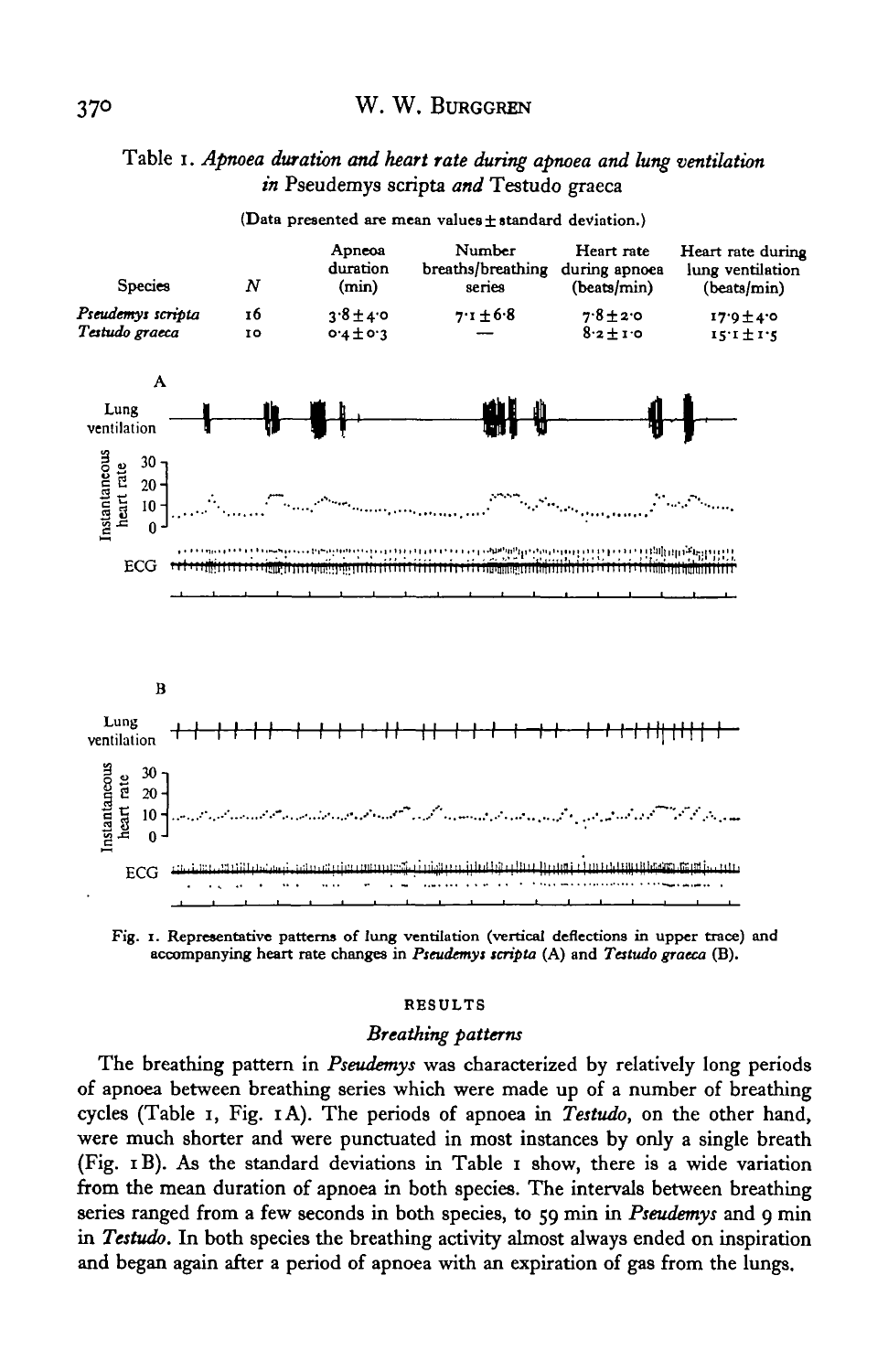

**Fig. 2. Mean increase in heart rate ( ±8.B.) of** *Pteudemyi scripta* **with** increasing size of breathing series  $(N = 16)$ .

### *Heart rate during apnoea and breathing*

Difficulty arises in assigning a 'normal' rate of heart beat to an animal whose heart rate is subject to great variation depending on physiological and behavioural state. That heart rate is low during apnoea ('diving bradycardia' of White, 1969) and high during lung ventilation ('ventilation tachycardia' of Belkin, 1964; Gaunt & Gans, 1970) has been well established in the chelonians, although not without contention as to what the phenomenon should be termed. Breathing in intact undisturbed *Pseudemys* and *Testudo* normally occupies less than 15% of their total activity and as a consequence the overall mean heart rate closely approximates to the heart rate during apnoea rather than during breathing. In the present study the increase in heart rate above that observed during undisturbed apnoea is referred to as ventilation tachycardia with the rather arbitrary justification of convenience.

The mean heart rate during apnoea for both *Pseudemys* and *Testudo* was approximately 8 beats/min (Table 1). Although there was some individual variation, heart rate during periods of apnoea was relatively constant in any one individual. Occasionally rhythmic oscillations in heart rate of an amplitude of 2-3 beats/min were observed due to a slight elongation of every third or fourth diastole. However, the marked groupings of several rapid heart beats followed by a long diastolic period which has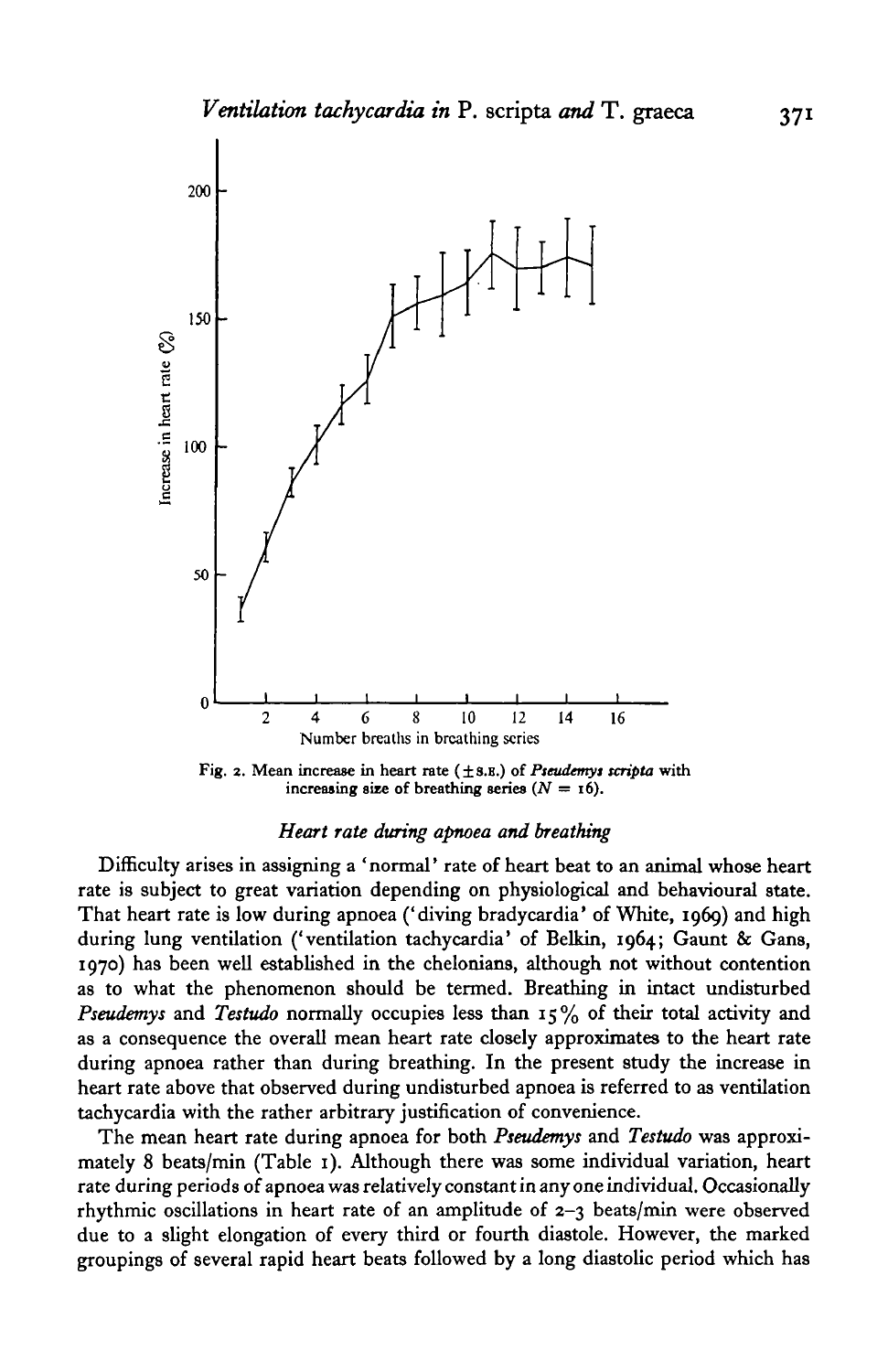

trace) in *Pseudemys scripta*. Time marker in minutes.

been reported to occur in other reptiles during apnoea (Johansen, 1959; White, 1970) was not seen in either *Pseudemys* or *Testudo.*

The mean heart rate in *Pseudemys* during lung ventilation was approximately 18 beats/min, an increase of 130% above the mean pre-ventilation heart rate (Table 1). Heart rate invariably increased within 1-2 beats of the first ventilatory movement (Fig. 1). In *Pseudemys* the rate continued to rise as a breathing series progressed, reaching a maximum of 18-25 beats/min after some 8-12 breaths (Fig. 2). In breathing series of more than 12 breaths this level was usually maintained until ventilation stopped, though on a few occasions there was a slow decline from the peak rate. When lung ventilation stopped the heart rate dropped rapidly, regardless of whether the breathing series had been long enough for the peak rate to be developed. Heart rate in *Pseudemys* usually returned to the pre-ventilation level within one or two heart beats of the final respiratory movement (Fig. 1 A). The mean heart rate in *Testudo* during lung ventilation was approximately 15 beats/min, an increase of 85% above the mean pre-ventilation heart rate (Table 1). In *Testudo* the maximum heart rate also did not develop immediately, but rose during several heart beats following the single breathing cycle (Fig. 1B). If the periods of apnoea intervening between breaths were very short then there was often a cumulative effect on heart rate though it seldom attained the levels seen in *Pseudemys.* In both species the highest rate recorded during normal breathing at rest ( $18-25$  beats/min) was often considerably less than the values observed during locomotor activity. Breathing series after exceptionally prolonged apnoea could also cause heart rate to increase above the normal maximum.

An effect on heart rate was usually seen in both species no matter how short the period of apnoea preceding a breath. As Fig. 3 shows, a pause in lung ventilation of less than 10 sec was accompanied by a decrease in heart rate which was quickly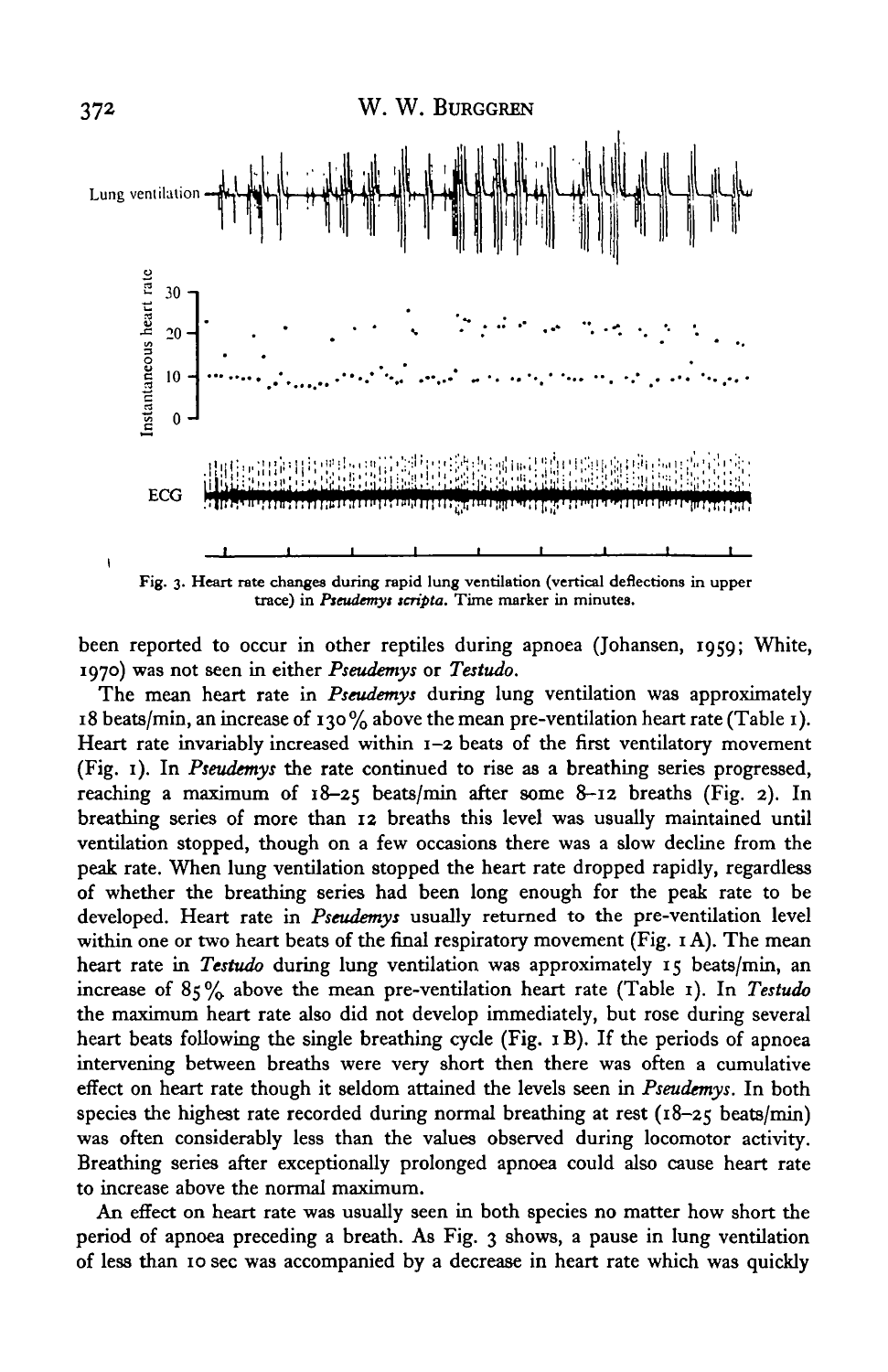

Fig. 4. Mean increases in heart rates  $(\pm s.\mathbb{E})$  with increasing size of breathing series in Pseudemys scripta during lung ventilation in air (open bars), 100% N<sub>s</sub> (diagonals) and 10% CO<sub>1</sub> (solid bars)  $(N = 7)$ .

reversed at the onset of the next breathing movement. In some animals the heart rate occasionally increased before lung ventilation started, suggesting that there is more than a simple causal relationship between ventilation and the tachycardia.

#### *Effect of inspired gas composition on heart rate*

To determine whether gas tensions in the lungs and/or' breath by breath' alterations in the gas tension of the blood influenced ventilation tachycardia, changes in heart rate during the initial breaths taken in an atmosphere of 100% nitrogen or a 10% CO2-9O% air mixture were recorded in 10 *Pseudemys.* In all of these turtles tachycardia developed during lung ventilation in both the anoxic and the hypercapnic environments. There were no significant differences  $(P > 0.10)$  between the tachycardia observed during air breathing and that which developed during nitrogen or carbon dioxide inhalation (Fig. 4). In each experimental situation a bradycardia was resumed after lung ventilation stopped. Although the initial inhalation of 100%  $N_2$  or 10%  $CO_2$  had no effect on the normal development of ventilation tachycardia, prolonged exposure (15-20 breaths) to an anoxic or hypercapnic environment usually led to the development of a more pronounced tachycardia which was not reversed during periods of apnoea and which persisted until the turtles were allowed to resume air breathing. Because of this effect of prolonged hypoxic or hypercapnic exposure on heart rate, as well as on ventilation frequency, all turtles were allowed at least three subsequent breathing series in air before further experiments were performed.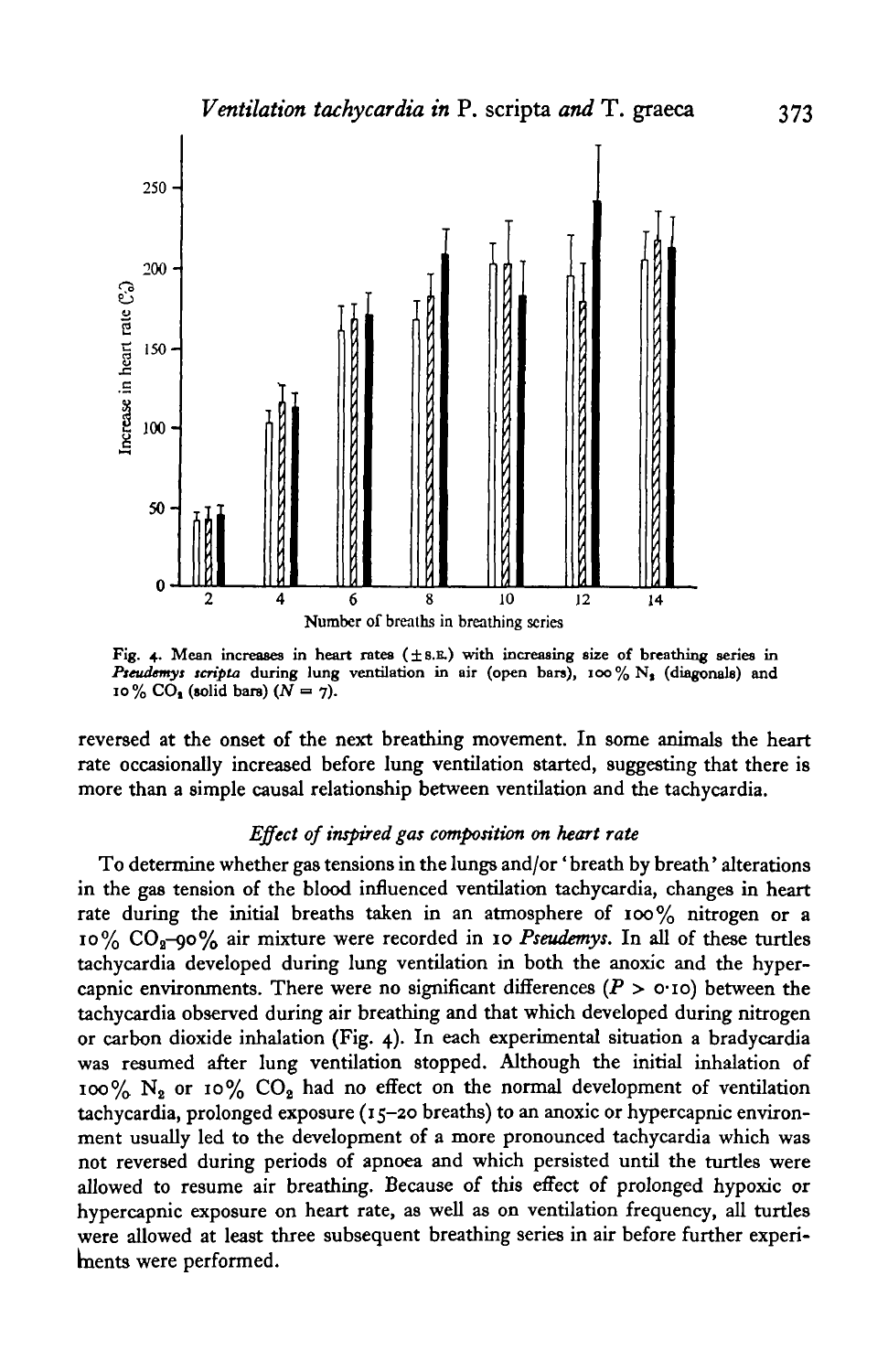

**Fig. 5. Efferent vagal activity in an individual** *Pseudemys tcripta* **during apnoea and during representative breathing series of less than 5 breaths (A), and more than 10 breaths (B). Time marker (upper trace) in seconds. Lung expirations are upward deflections in pneumotach record (bottom trace).**

### *Effect of lung inflation on heart rate*

To investigate the effect of lung inflation and deflation *per se* on the rate of heart beat, experiments were performed on 4 individual *Pseudemys* with chronically implanted lung cannulae. Each turtle's lungs could be inflated or deflated by the injection or withdrawal of gas from a syringe connected to the cannula. In all turtles it was found that either the injection or withdrawal of 5-30 ml of air had no effect whatsoever on heart rate. In one experiment, the lungs were inflated during a period of apnoea with 20 ml of air for approximately 2 min during which time no change in heart rate was observed. The turtle then spontaneously began ventilation of its lungs, beginning with expiration of the injected air, and the conventional tachycardia was immediately observed. Rhythmic artificial ventilation of the lungs at a frequency of 10, 15 and 20 cyc/min and with a 'tidal volume' of 5-30 ml of air had no effect on heart rate. The aforementioned experiments were all repeated using 100%  $N_g$ , 100%  $O_2$  and 10%  $CO_2$  in air. Again no changes in heart rate were observed, apart from those previously attributed to the long term effects of lung ventilation with  $N_2$  and  $CO<sub>2</sub>$ .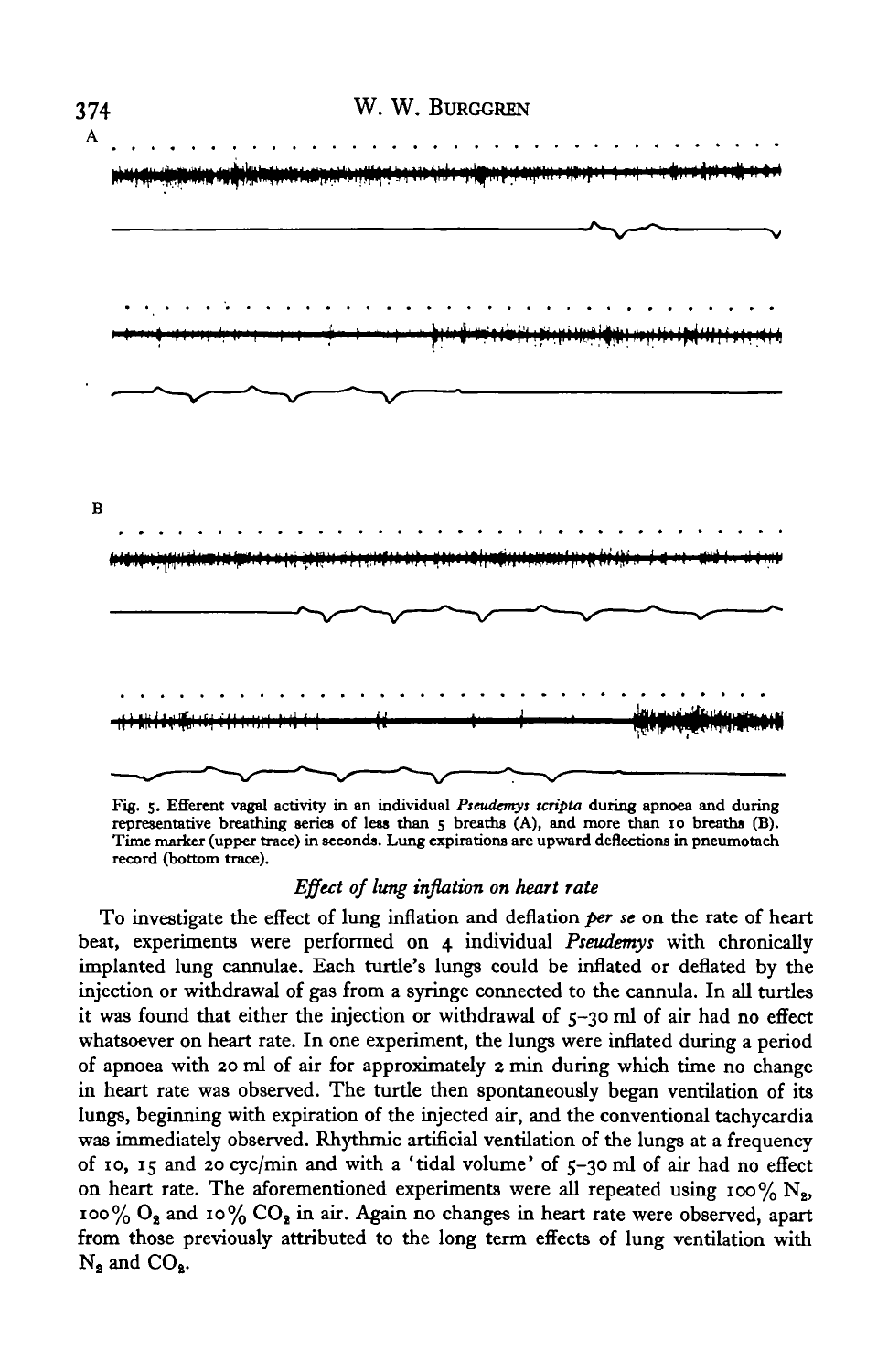

Fig. 6. Effect of adrenaline on heart rate in *Testudo graeca* (A). Injection of 5  $\mu$ g adrenaline at arrow. Time marker in minutes. Effect of propranolol on adrenaline-induced tachycardia in *Testudo graeca* (B). 5  $\mu$ the injection of i-o mg of propanolol. Time marker in minutes.

### *Electrophysiological recordings*

Efferent activity was recorded from the proximal end of severed nerve fibres which were detached from the main vagus trunk in 4 individual *Pseudemys.* Several different units were consistently observed to be discharging at a relatively uniform rate during periods of apnoea. On most occasions efferent discharge began to decrease with the onset of lung ventilation and progressively fewer spikes were observed with each subsequent breath (Fig. 5A, B). Towards the end of a long ventilation series vagal discharge was almost completely absent (Fig. 5 B). Immediately upon cessation of the last ventilation cycle efferent vagal discharge returned, often with a momentary burst at a frequency greater than the pre-ventilation frequency. Rarely, efferent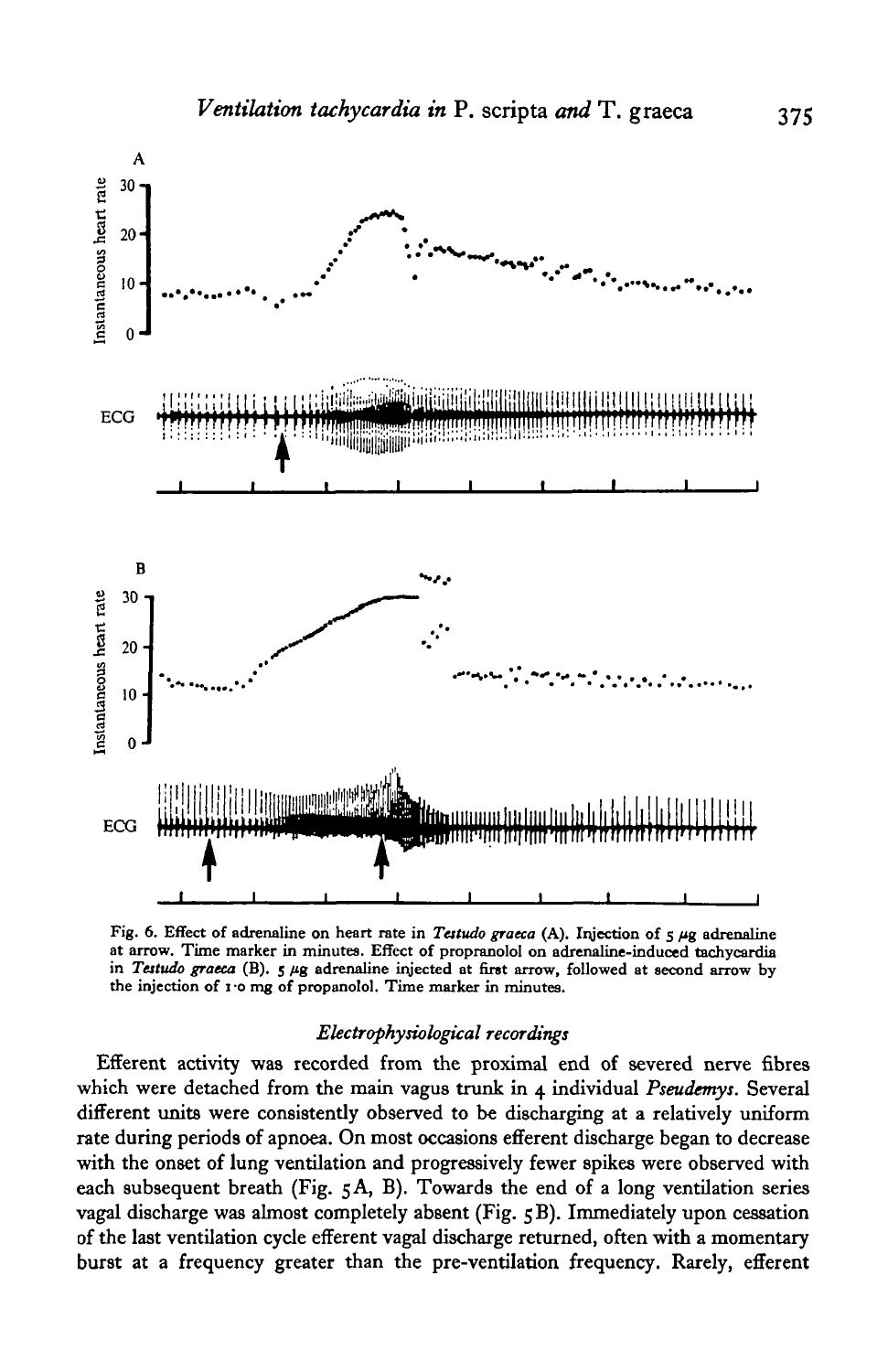

**Fig. 7. Lung ventilation and accompanying heart rate changes in** *Pteudemys tcripta* **(A) and** *Testudo graeca* (B) before (left) and 5 min after (right)  $\beta$ -adrenergic blockade by propranolol. Time marker in minutes.

activity at pre-ventilation frequencies was briefly resumed during a breathing series.

### *Pharmacology of ventilation tachycardia*

To determine the relative contributions of sympathetic adrenergic and parasympathetic cholinergic fibres in producing ventilation tachycardia, experiments using atropine, adrenaline, and propranolol, a  $\beta$ -adrenergic blocking agent, were performed on 6 turtles and 2 tortoises. (It has been demonstrated by Van Harn, Emaus & Meester (1973) that adrenergic responses of the turtle heart are mediated through  $\beta$ -receptors rather than  $\alpha$ -receptors, so only propranolol was used for adrenergic blockade.) Injection of adrenalin  $(5 \mu g)$  into the vascular system via the femoral vein resulted in a pronounced (30-40 beats/min) and often prolonged tachycardia (Fig. 6 A). The injection of propranolol produced an action antagonistic to the action of adrenaline (Fig. 6B). The experimental protocol in adrenergic blocking experiments was first to observe and quantify the conventional ventilation tachycardia. A brief tachycardia was then induced by the injection of  $\frac{1}{5} \mu$ g of adrenalin to confirm the presence of active adrenergic receptors influencing heart rate. Blockade of  $\beta$ -adrenergic receptors after the injection of 1.0 mg propranolol was then confirmed by the failure of subsequent adrenalin injection (10 $\mu$ g) to produce heart rate changes. Lung ventilation, which was apparently unimpaired in all animals suffering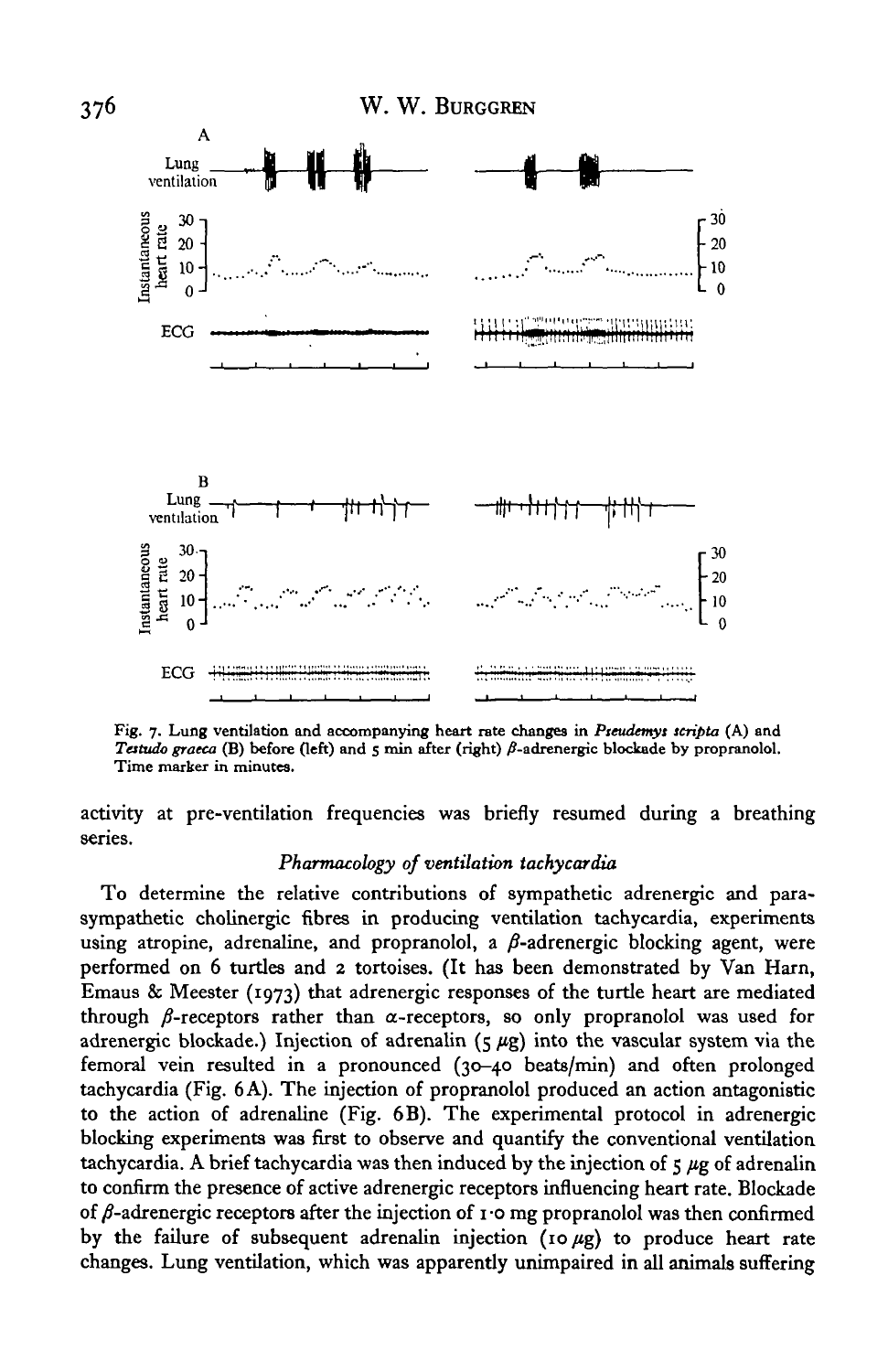

**Fig. 8. Effect of adrenaline injection into atropinized** *Pseudemyt scripta.* **At first arrow i mg atropine was administered followed at second arrow by 5** *fig* **adrenaline. Time marker in minutes.**

 $\beta$ -adrenergic blockade by propranolol, induced a ventilation tachycardia which was identical, both qualitatively and quantitatively, to the ventilation tachycardia observed in these animals before adrenergic blockade (Fig. 7). The additional tachycardia elicited by locomotor activity was never observed in those animals whose  $\beta$ -receptors were blocked by propranolol.

The injection of 1 mg of atropine produced initially one or two markedly long diastoles which were followed by a gradual increase in heart rate with eventual stabilization at approximately 18-25 beats/min in both *Pseudemys* and *Testudo* (Fig. 8). Heart rate did not decrease from this level between subsequent breathing series nor did relatively long breathing series increase it above this level in atropinized animals. The injection of adrenaline into an atropinized turtle invariably induced a further increase in heart rate up to approximately 30-35 beats/min (Fig. 8).

#### **DISCUSSION**

Both *Pseudemys* and *Testudo* show a relatively exact and predictable tachycardia which is closely related to lung ventilation. Differences in ventilation patterns between the terrestrial tortoise (which breathes fairly regularly with single breaths) and the semi-aquatic turtle (which, even in air, breathes in short bursts separated by long and more irregular intervals of apnoea) are reflected in differences in the tachycardia patterns. The effect of intermittent breathing, together with the accompanying cardiovascular adjustments including tachycardia, increased cardiac output and both pulmonary and systemic vasodilation (White & Ross, 1966), is to cause fluctuations in the alveolar and arterial concentrations of the respiratory gases. The extent of these fluctuations is related, as might be expected, to the duration of the periods of apnoea. Because the intervals between breathing are much shorter in *Testudo,* the extent of the cardiovascular responses required to alleviate tissue hypoxia and hypercapnia after a normal period of apnoea in *Testudo* will be much less than in *Pseudemys,* as is reflected in the consistently smaller magnitude of the tortoise's ventilation tachycardia. In *Pseudemys* the cardiovascular responses including ventilation tachycardia required after a short period of apnoea will be correspondingly less than after a longer period of apnoea. It would appear that in the turtle the gradual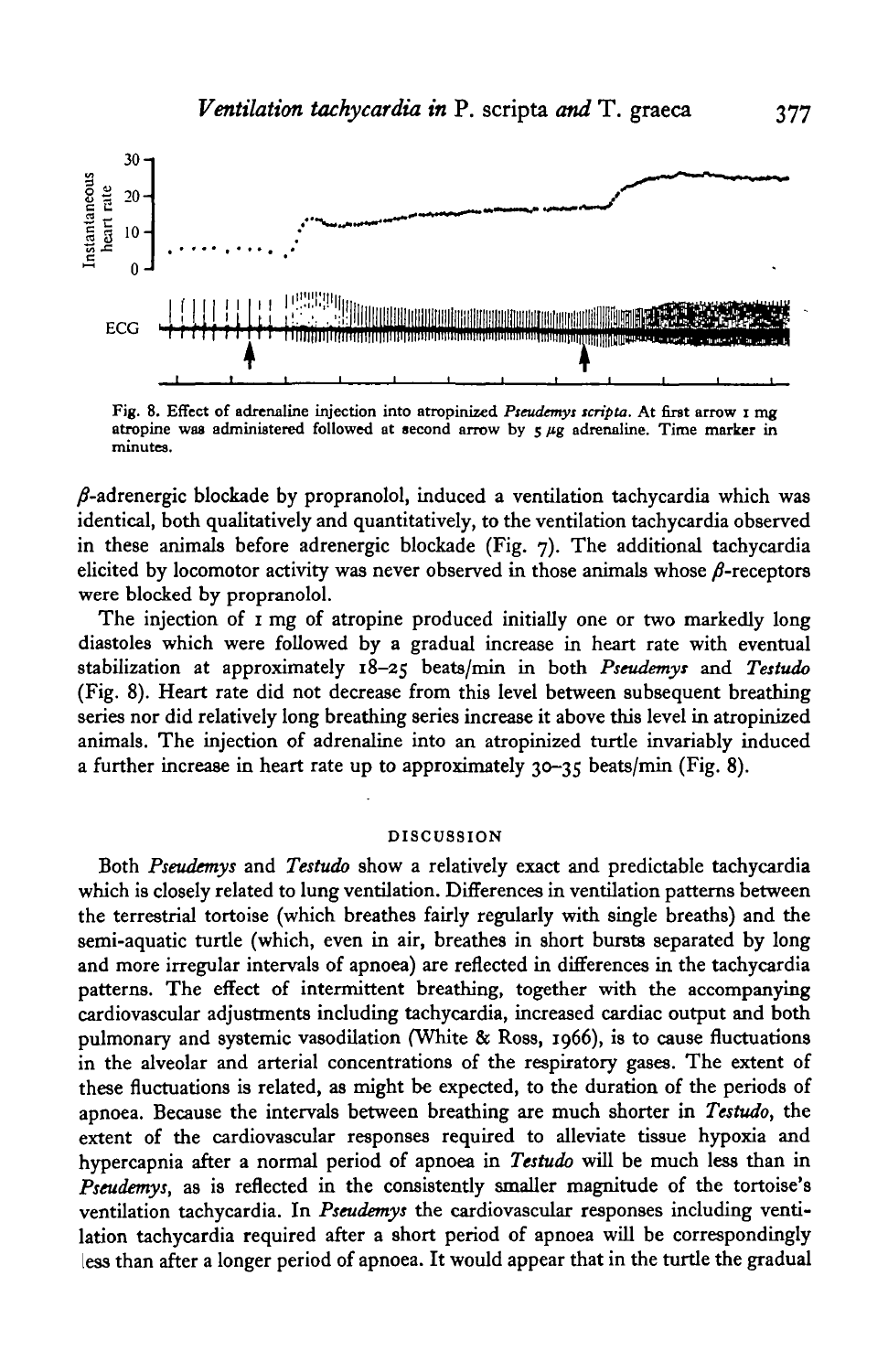increase in heart rate with progressively longer breathing series represents a graded cardiac response which enables a delicate balance to be maintained between the minimization of cardiac energy expenditure and the demand for increased systemic and pulmonary vascular bed perfusion. Similar profiles of heart rate changes during breathing have been reported in other terrestrial and aquatic reptiles including *Pseudemys concmna* (Belkin, 1964), *Chelydra serpentina* (Gaunt & Gans, 1970), and *Tropidonotus natrix* (Johansen, 1959), although in *Caiman sclerops* and *Alligator mississipiensis* there is a less precise relationship between heart and lung ventilation (Andersen, 1961; Huggins, Hoff & P€na, 1970).

In spite of both qualitative and quantitive differences in ventilation tachycardia, its mechanisms of control in the two chelonians appears to be same. Pharmacological evidence indicates that ventilation tachycardia is produced entirely by release of vagal inhibition, and although efferent vagal activity recorded in the neck of *Pseudemys* could be destined for other organs, the very close correlation of recorded vagal tone with the development and extent of cholinergic cardiac inhibition suggests that the observed activity may be representative of that in the cardiac branch of the vagus. Vagal release is complete during the more prolonged breathing series in *Pseudemys,* thus enabling heart rate to reach the same elevated levels as that recorded in atropinized or vagotomized animals. In *Testudo,* however, such a degree of vagal release is not often observed. In both species locomotor activity may cause the heart rate to go above the rate seen in atropinized animals due to sympathetic activity.

The experiments to determine which of the many changes in physiological state associated with lung ventilation were significant in influencing the development of ventilation tachycardia were confined for the most part to *Pseudemys.* Since heart changes during lung ventilation and apnoea occur in the turtle even when permanently in air, it would appear that stimulation by water immersion of the trigeminal nerve reflexes, which have been implicated in diving responses of other vertebrates (Angell James & Daly, 1972), is not essential in the development of ventilation tachycardia. Although little is known of arterial chemoreceptor function in reptiles, it seems unlikely that the initiation, maintenance, or termination of ventilation tachycardia can be attributed to sensory input from arterial chemoreceptors responding to 'breath to breath' changes in blood  $O_8$ ,  $CO_2$ , or pH. Indeed, the initial inhalation of 100%  $N_a$  or 10%  $CO_a$  in no way alters the tachycardia associated with lung ventilation in *Pseudemys.* Changes in heart rate with lung ventilation in both *Pseudemys* and *Testudo* appear to be too rapid to be mediated by chemoreceptor reflexes. However, the more profound tachycardia which often develops after  $15-20$  breaths in these highly experimental conditions probably does reflect cardio-vascular reflexes involving arterial chemoreceptors. It has been suggested that these chemoreceptors exist at the bifurcation of the common carotid artery of *Pseudemys scripta* (Frankel *et al.* 1969). Although White (1970) concluded that the mechanical state of inflation of the lungs or thorax is of some importance in initiating cardiovascular reflexes in the alligator, the present study has been unable to establish any relationship between the state of lung inflation and heart rate in the turtle. There is a substantial body of evidence demonstrating the existence of pulmonary stretch receptors in chelonians (Coombs, 1920; Carlson & Luckhardt, 1920; Frankel *et al.* 1969) but they seem to have no importance in the development of ventilation tachycardia. Arterial baro-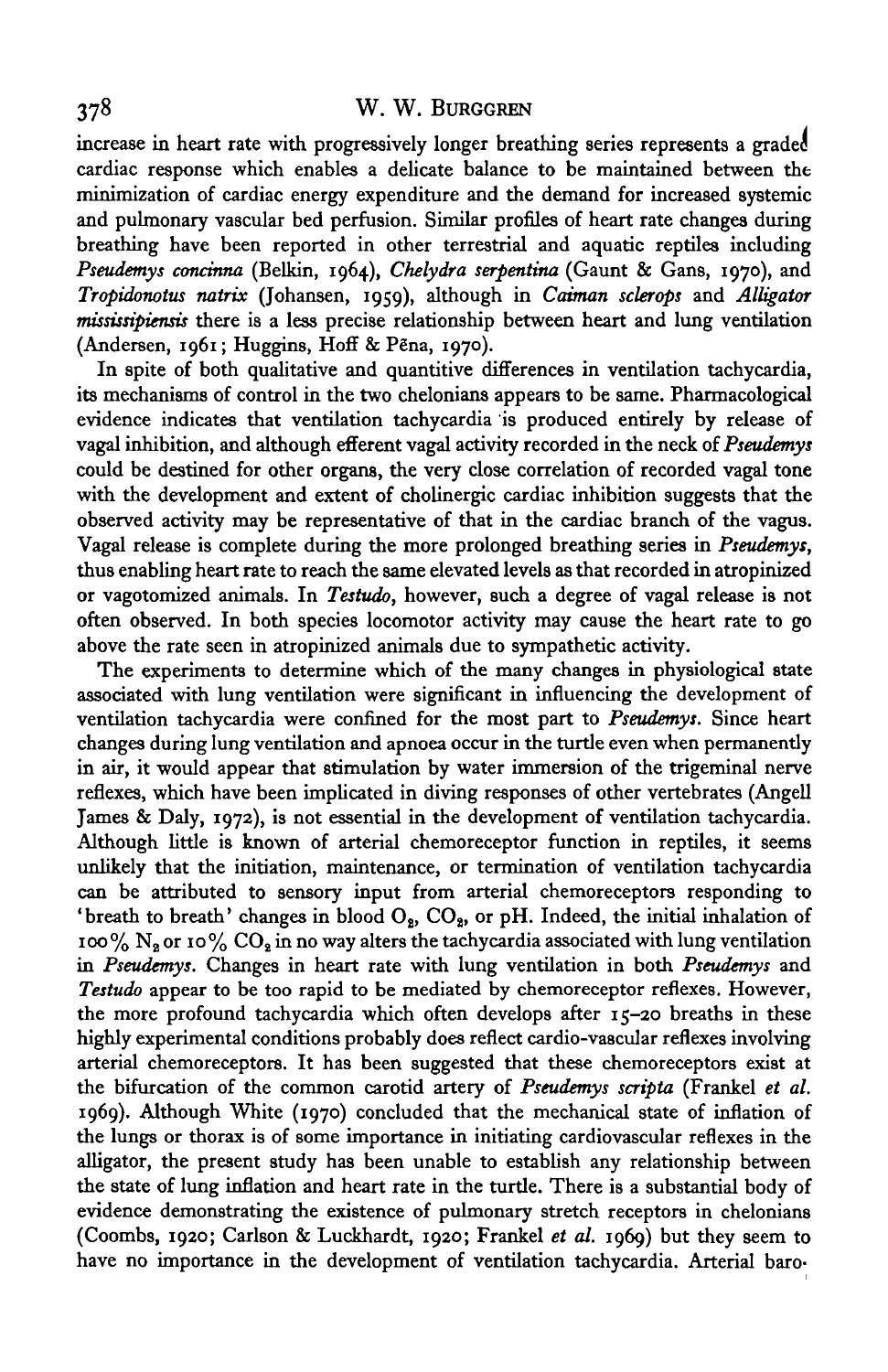receptors may be involved in heart rate reflexes in chelonians, but preliminary measurements of blood pressure and heart rate have not revealed any clear relationship between these parameters.

There seems to be little reason, therefore, to implicate any of the more obvious sensory pathways in the direct co-ordination of the vagally mediated ventilation tachycardia in chelonians, as Huggins *et al.* (1970) have similarly suggested for crocodilians. It appears likely that a spread of excitatory activity within the medulla between the centres controlling breathing and heart functions rather than the action of a peripheral sensory reflex may effect cardiac vagal tone during lung ventilation in *Pseudemys* and *Testudo.*

The author wishes to acknowledge the technical assistance of Mr B. Burgoyne, the useful discussions with Dr C. M. Wood during the course of this investigation, and the helpful advice and criticisms of Dr G. Shelton during the preparation of the manuscript. The University of East Anglia and the Commonwealth Scholarship Commission provided financial support.

#### **REFERENCES**

- **ANDERSEN, H. T. (1961). Physiological adjustments to prolonged diving in the American alligator,** *Alligator missisiipiensis. Acta phytiol. tcand.* **53, 23-45.**
- **ANDERSEN, H. T. (1966). Physiological adaptations in diving vertebrates.** *Pkys. Rev.* **46, 212-43.**
- **ANCELL JAMES, J. E. & DALY, M. D E B. (1972). Some mechanisms involved in the cardiovascular adaptations to diving. In** *The Effects of Presture on Organisms,* **xxvi, pp. 313-41. Symposia of the Society for Experimental Biology, Cambridge University Press.**
- **BALDWIN, F. M. (1926). Notes on oxygen consumption in turtles** *Chrysemys marginata* **and** *Chelydra serpentina* **Linne.** *LimU Proc. Iowa Acad. Set.* **33, 315-23.**
- **BELKIN, D. A. (1963). Anoxia: Tolerance in reptiles.** *Science* **139, 492-3.**
- **BELKIN, D. A. (1964). Variations in heart rate during voluntary diving in the Turtle** *Pseudemys concimta. Copeia* **321-30.**
- **BELKIN, D. A. (1968). Aquatic respiration and under-water survival of two freshwater turtle species.** *Resp. Phytiol.* **4, 1-14.**
- **CARLSON, A. J. & LUCKHARDT, A. B. (1920). Studies on the visceral sensory nervous system. III. Lung automatism and lung reflexes in reptilia.** *Am. J. Phytiol.* **54, 261-306.**
- **COOMBS, H. C. (1920). Some aspects of the neuromuscular respiratory mechanism in Chelonians.** *Am. J. Phytiol.* **50, 511-19.**
- **FRANKBL, H. M., SPITZBR, A., BLAINE, J. & SCHOENBR, E. P. (1969). Respiratory responses of turtles** *(Pseudemys scripta)* **to changes in arterial blood gas composition.** *Comp. Biochem. Phytiol.* **31, 535-46. GANS, C. & HUGHES, G. M. (1967). The mechanism of lung ventilation in the tortoise** *Testudo graeca*
- **Linne.** *J. exp. Biol.* **47, 1-20.**
- **GAUNT, A. S. & GANS, C. (1970). Mechanics of respiration in the snapping turtle** *Chelydra terpentina* **(Linne).** *J. Morph.* **138(2), 195-227.**
- **HUGCINS, S. E., HOFF, H. E. & PSNA, R. V. (1970). The respiratory heart rate response in crocodilian reptiles.** *Physiol. Zool.* **43, 10-18.**
- **JOHANSEN, K. (1959). The influence of temperature of the electrocardiograms of some northern reptiles.** *Acta phytiol. tcand.* **46, 346-57.**
- **MILLARD, R. W. & JOHANSEN, K. (1974). Ventricular outflow dynamics in the lizard,** *Varanus nihticus:* **responses to hypoxia, hypercarbia, and diving.** *J. exp. Biol.* **60(3), 871-80.**
- **MILLEN, J. E., MURDAUGH, H. V., BAUBR, C. B. & ROBIN, E. (1964). Circulatory adaptation to diving in the freshwater turtle.** *Science* **145, 591-3.**
- **PENNEY, D. G. (1974). Effects of prolonged diving anoxia on the turtle,** *Pseudemys scripta elegant. Comp. Biochem. Physiol.* **47A 933-41.**
- **ROBIN, E. D., VESTER, J. W., MURDAUOH, H. V. & MILLEN, J. E. (1964). Prolonged anaerobiosis in a vertebrate: Anaerobic metabolism in a fresh water turtle.** *J. Cell. Comp. Phytiol.* **63, 287-97.**